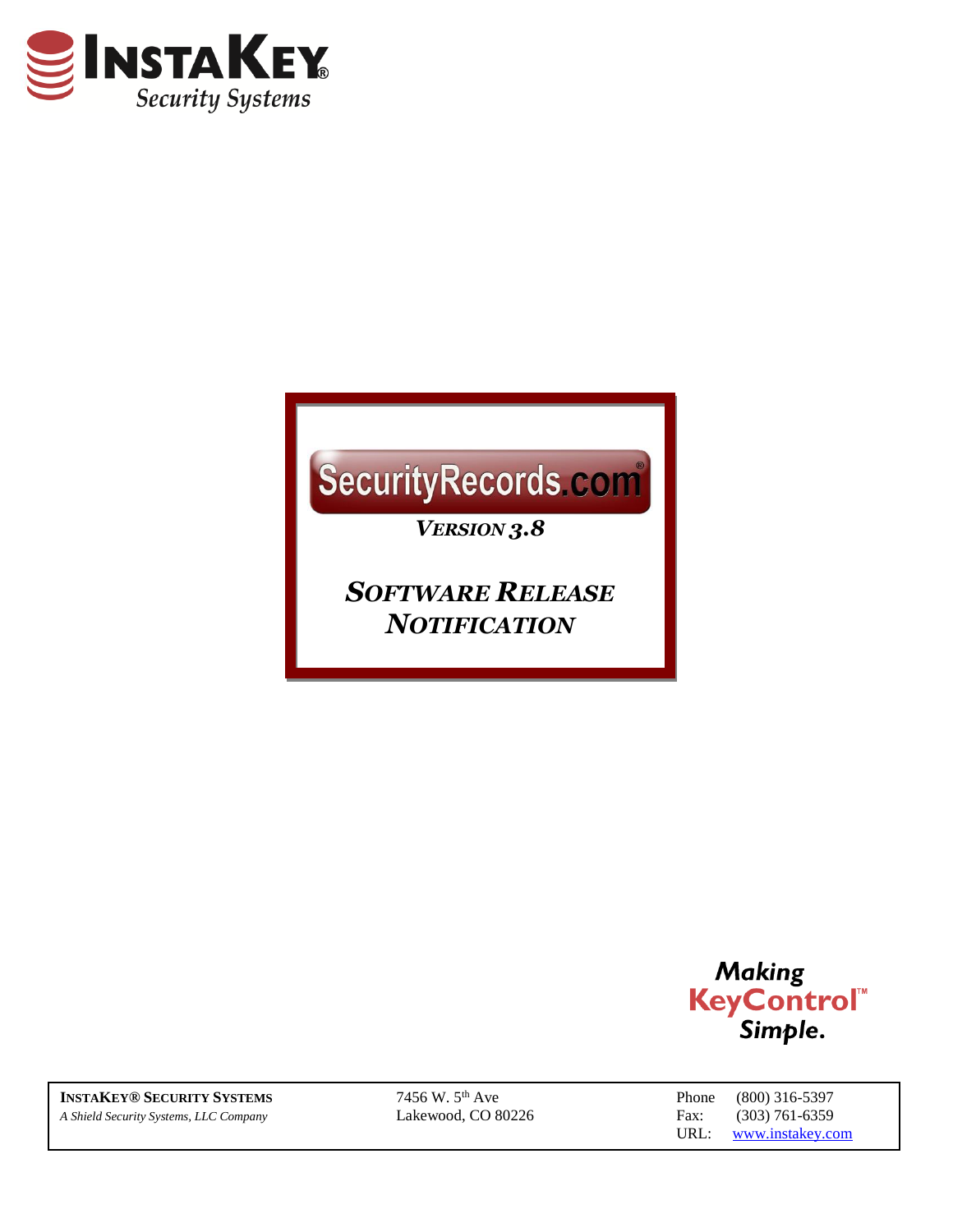

## **KeyControl® Dashboard – Current Step Chart & Drilldown**

The **Current Step** chart & drill down now reflects percentages of current active Key Levels or "Step Maturity". As each KeyControl® Program has distinct available rekeying levels, this information shows the maturity of the User Level Keys in circulation. To receive a detailed report of the specific keys on each Step, click on the pie chart selection that corresponds to the identified Step.

The NEW **Current Step** report next reflects the active keys for the Step / Level 9 selected and lists them by Location and User Level DHI set. This information can be utilized to budget for future recore requirements. Further filtering and evaluation can be accomplished via a simple export to Excel. If a specific key set or location is in question, click on the location link to be redirected to Location Detail or # of keys link to be redirected to Key Cylinders report.



**Current Step Show Report** Demo Retail Specialty **Filter Step Number:** 9 ÷ | 图  $M$  4 1  $M$ Page size: 50 -4 items in 1 pages DHI Step Location Key Name # of Keys  $\overline{9}$ Demo Retail Specialty 0002 - Deptford Store Only SKD92  $\mathbf{1}$ 9 **SKD132** Demo Retail Specialty 0039 - N. Dartmouth Store Only  $\overline{1}$  $\mathsf{g}$ Demo Retail Specialty 0107 - Bangor Store Only **SKD127**  $\overline{2}$  $\overline{9}$ Demo Retail Specialty 0138 - Newton Store Only **SKD105**  $\overline{1}$  $\begin{array}{c|c|c|c|c|c|c|c|c} \hline \multicolumn{3}{|c|}{\mathbb{H}} & \multicolumn{3}{|c|}{\mathbb{H}} & \multicolumn{3}{|c|}{\mathbb{H}} & \multicolumn{3}{|c|}{\mathbb{H}} \\ \hline \multicolumn{3}{|c|}{\mathbb{H}} & \multicolumn{3}{|c|}{\mathbb{H}} & \multicolumn{3}{|c|}{\mathbb{H}} & \multicolumn{3}{|c|}{\mathbb{H}} & \multicolumn{3}{|c|}{\mathbb{H}} \\ \hline \multicolumn{3}{|c|}{\mathbb{H}} & \multicolumn{3}{|$ 4 items in 1 pages Page size: 50 -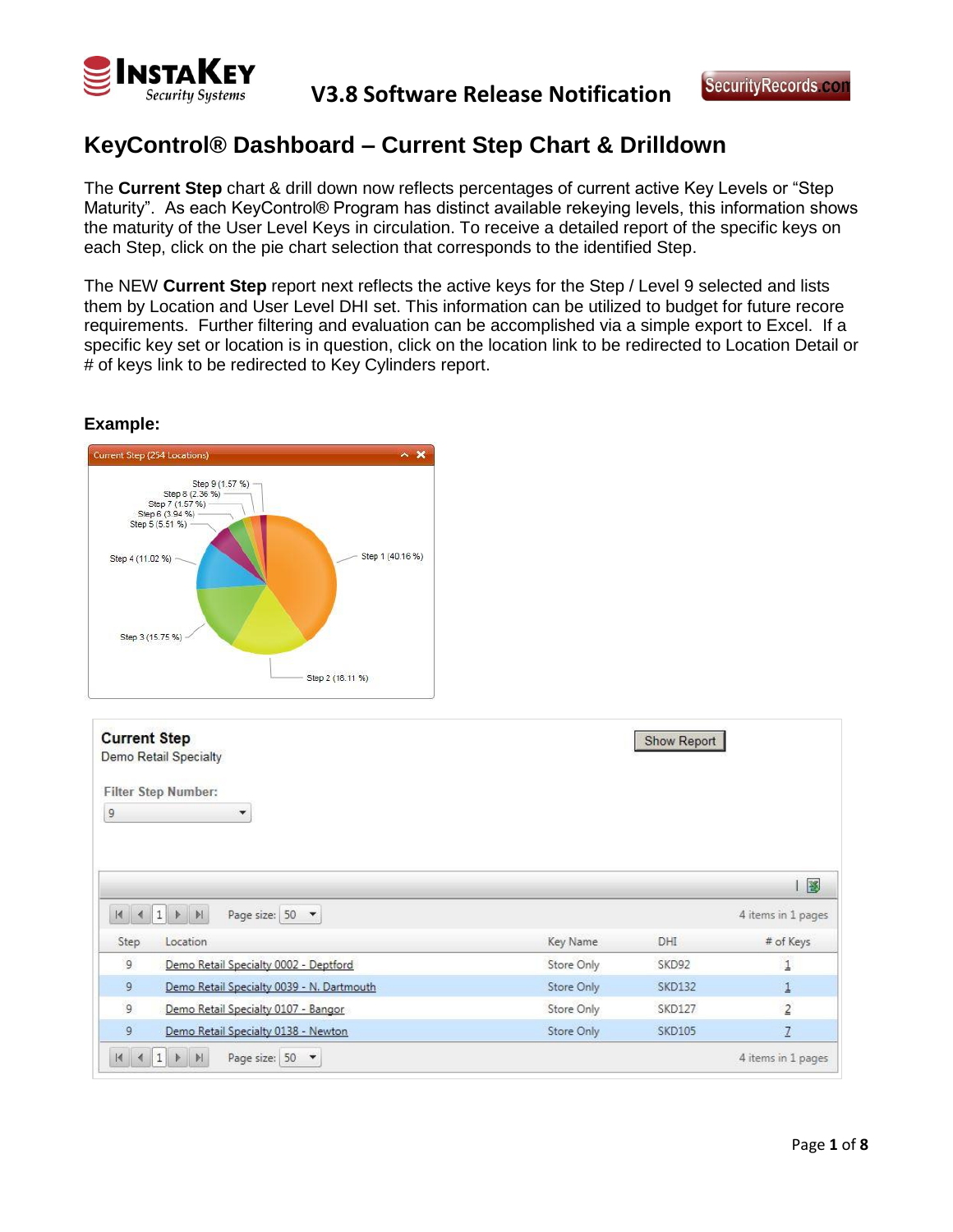

# **Add Keys & Cylinders – Keyway Presentation**

The **Keyway** information has been added to the Add Keys / Cylinders ordering page. The DHI set keyway will now be displayed on this page next to the associated Order Cylinders and Order Keys available. With the ability to view this information on the Add Keys / Cylinders page, the End User has improved visibility of the keyway type that will be needed for the specific key set ordered.

| Door<br><b>DHI</b>                                                    |                                                                                              |                                 |                         |                                                                     |     |        |                          |                      |    |                                         |
|-----------------------------------------------------------------------|----------------------------------------------------------------------------------------------|---------------------------------|-------------------------|---------------------------------------------------------------------|-----|--------|--------------------------|----------------------|----|-----------------------------------------|
|                                                                       | Key Holder<br><b>Key Name</b>                                                                |                                 |                         |                                                                     |     |        |                          |                      |    |                                         |
| <b>Select Door:</b><br>Change Door Selection >                        |                                                                                              |                                 |                         | <b>Door Selected:</b><br>0001: Front Doors                          |     |        |                          |                      |    |                                         |
|                                                                       |                                                                                              |                                 |                         | <b>Door Headquarters:</b><br>1180 Nixon Dr.<br>Moorestown, NJ 08054 |     |        |                          |                      |    | Demo Retail Specialty 0001 - Moorestown |
| <b>Active Cylinders:</b><br>(this Door)                               | 3<br>Select from Active Cylinder(s) below, or choose alternate Cylinder DHI here:<br>System: |                                 | <b>Cylinder DHI:</b>    |                                                                     |     |        |                          |                      |    |                                         |
| Deactivate $0 \vee$ of 3<br><b>Cylinders Assigned</b><br>to this Door | Demo Retail Specialty 6-F v                                                                  |                                 |                         | type here to filter list<br>DHI - Used - Keyway (flagged)           |     |        |                          | $\blacktriangledown$ |    | Select First Unused DHI                 |
| <b>Order Cylinders</b>                                                |                                                                                              |                                 |                         |                                                                     |     |        |                          |                      |    |                                         |
| Order<br><b>Cylinders</b><br><b>DHI</b>                               | <b>Cylinder</b><br>Keyway                                                                    | # Cylinders                     | <b>Active</b>           | # Cylinders<br>to Order                                             |     |        | Include Hardware Kit(s): |                      |    | (Qty)                                   |
| $\overline{\mathbf{v}}$                                               | <b>F06</b><br><b>SKD100</b>                                                                  |                                 | $\overline{7}$          |                                                                     |     | (none) |                          |                      |    | Define New Kit<br>$\checkmark$          |
| Part ID:                                                              | IKSF-6-R6-626-A -- 6-Pin 6 SFIC 626 Pinned to Customer Spe V                                 |                                 |                         |                                                                     |     |        |                          |                      |    |                                         |
|                                                                       |                                                                                              |                                 |                         |                                                                     |     |        |                          |                      |    |                                         |
|                                                                       |                                                                                              |                                 |                         |                                                                     |     |        |                          |                      |    |                                         |
| <b>Unlisted Part:</b>                                                 |                                                                                              |                                 |                         |                                                                     |     |        |                          |                      |    |                                         |
| Cyl. Marking:<br><b>Service Notes:</b>                                | <b>SKD100</b><br>$\boxplus$ Show $\blacktriangleright$                                       |                                 |                         | Keyway:                                                             | F06 |        |                          |                      |    |                                         |
| <b>Order Keys</b>                                                     |                                                                                              | $\circ$<br><b>All</b> Key Steps |                         |                                                                     |     |        |                          |                      | O. | <b>Fire Dept. Key</b>                   |
| Key<br><b>DHI</b><br><b>Keyway Keys</b>                               | Order                                                                                        | Key<br>Step:<br>$\mathbf{1}$    | $\overline{\mathbf{2}}$ | Current + Next Key Steps<br>3<br>4                                  | 5   | 6      | $\overline{7}$           | 8                    | 9  | <b>Key Stamping</b>                     |
|                                                                       |                                                                                              | Qty:                            |                         |                                                                     |     |        |                          |                      |    | $. Step +$<br>Clear                     |
| <b>SKD100</b><br><b>F06</b><br>$\sum$                                 | User Keys<br>Step Keys                                                                       | Qty:                            |                         |                                                                     |     |        |                          |                      |    |                                         |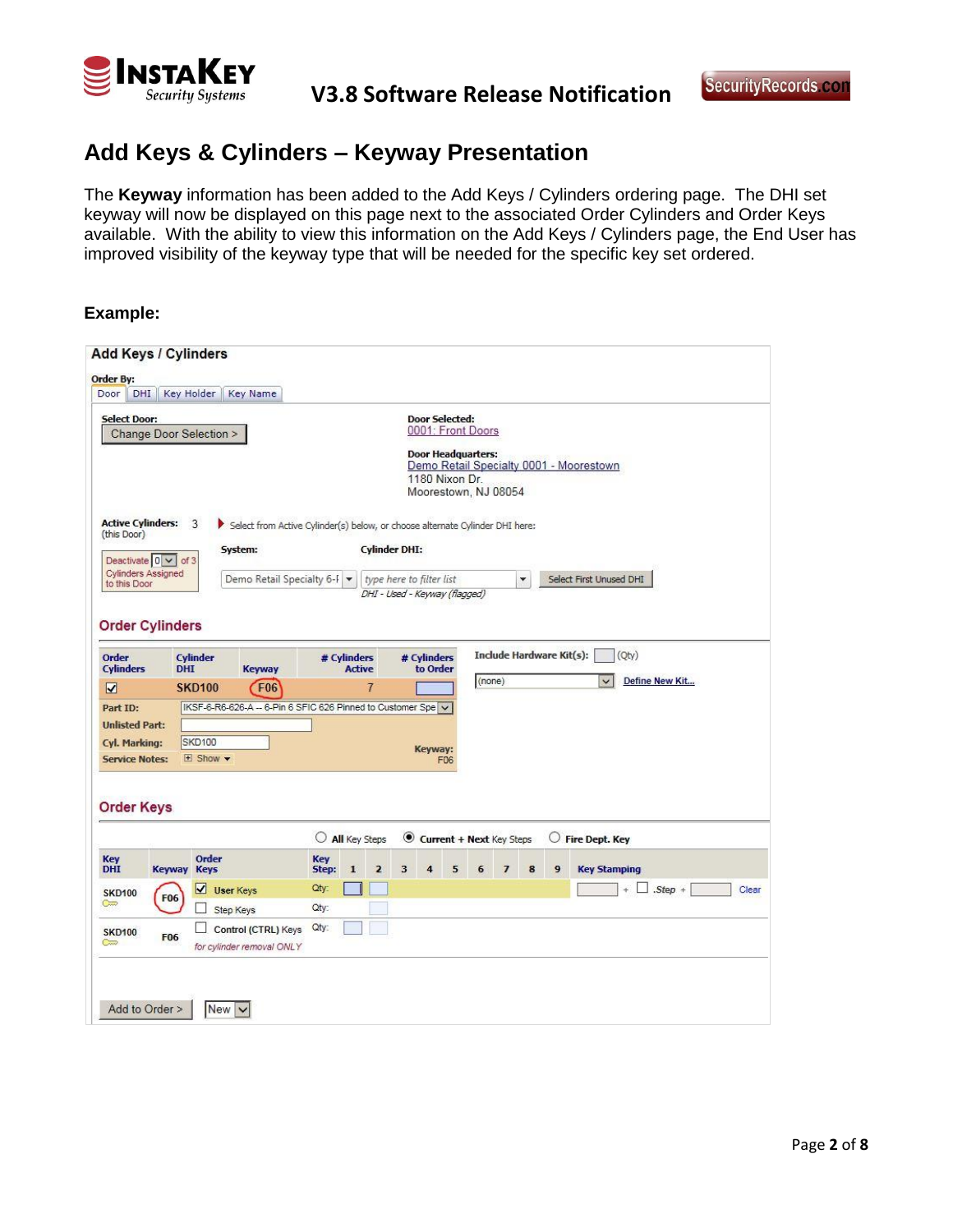

## **Keys Assigned to Order – View / Update Keys Assigned**

The **View / Update Keys Assigned** link found on the Order Keys Info page for an Order has been updated to direct the End User to a Mass Reassign page. The Mass Reassign page offers improved load time and more assessable functionality for the End User to update the key issuance for the key serial numbers associated with the Order.

Keys can now be simply reassigned, status can be updated, and the End User can select any range or set of key serial numbers for update.

| <b>Order Detail</b>                                                                                                                                                                                                                                                                                                                                                                                                        |                                                                                                                                                                                   |  |                                                                                       |                                                                                |                                                                                                                                                                                 |                                                                                                                                                 |                                 |    |                                             |                             |  |                      |  |
|----------------------------------------------------------------------------------------------------------------------------------------------------------------------------------------------------------------------------------------------------------------------------------------------------------------------------------------------------------------------------------------------------------------------------|-----------------------------------------------------------------------------------------------------------------------------------------------------------------------------------|--|---------------------------------------------------------------------------------------|--------------------------------------------------------------------------------|---------------------------------------------------------------------------------------------------------------------------------------------------------------------------------|-------------------------------------------------------------------------------------------------------------------------------------------------|---------------------------------|----|---------------------------------------------|-----------------------------|--|----------------------|--|
| Order Number: 444<br><b>Order Date:</b><br>05/12/2015<br><b>Acct Number:</b><br>05/12/2015<br><b>Due Date:</b><br>- 0<br><b>Customer PO:</b><br>D01-Fragrance-S2 Complete Date: 05/12/2015<br><b>UPS RED</b><br><b>Ship Method:</b><br>Attn:<br>Rekey Kit(s) -<br><b>Credit Card:</b><br>N/A<br><b>Order Type:</b><br>Std<br><b>InstaKey Security Systems</b><br>Dealer:<br>CHAIN STORE - Outlets (CSO)<br><b>Bill To:</b> |                                                                                                                                                                                   |  | <b>Opened By:</b><br><b>Requested By:</b><br><b>Closed By:</b><br>Request Type: Phone | Carter, Rvan<br><b>Store Director</b><br>Carter, Ryan<br><b>Store Director</b> | <b>Order Items</b><br>Kevs(11)<br>Hardware (1)<br><b>Order Actions</b><br>Modify Order<br>Submit to Production<br>OrderClosed<br><b>Re-Open Order</b><br><b>Other Functions</b> | <b>Order Keys Info</b><br>Order No: 444<br>Keys: 11<br><b>Keys Assigned: 11</b><br>Date: 5/12/2015<br>System Name: Chain Store CSD 5X5 MK (D04) |                                 |    |                                             |                             |  |                      |  |
| Reference:                                                                                                                                                                                                                                                                                                                                                                                                                 | Send To: Chain Store Dept D01 - Ontario<br>Instructions   Accounting Notes   CS Notes   Production Notes   MAS History<br>1 Step 2 Fragrance Cabinets Only Rekeying Kit (12CA.2S) |  |                                                                                       |                                                                                | --- UPS Verified---                                                                                                                                                             | Key Level Status<br>Attachments (0)<br>ShipmentTracking<br>Clone Order<br>Preview Reports                                                       | DHI<br><b>12CA.2S</b><br>12CA.2 | 10 | # of Keys   # Keys Assigned   Options<br>10 | <b>Unassign</b><br>Unassign |  |                      |  |
|                                                                                                                                                                                                                                                                                                                                                                                                                            |                                                                                                                                                                                   |  |                                                                                       |                                                                                |                                                                                                                                                                                 |                                                                                                                                                 | Return                          |    | View / Update Keys Assigned                 |                             |  |                      |  |
| <b>Keys Assigned for Order 444</b>                                                                                                                                                                                                                                                                                                                                                                                         |                                                                                                                                                                                   |  |                                                                                       |                                                                                |                                                                                                                                                                                 |                                                                                                                                                 |                                 |    |                                             |                             |  | Select By Range<br>ञ |  |

|        |                                                                                                                                                                                                                                                                                              |                   |                                    |                                      |                          |                              |      |                | تستنا              |
|--------|----------------------------------------------------------------------------------------------------------------------------------------------------------------------------------------------------------------------------------------------------------------------------------------------|-------------------|------------------------------------|--------------------------------------|--------------------------|------------------------------|------|----------------|--------------------|
|        | $\mathbb{R} \left[ \begin{array}{c c} \mathbb{R} & \mathbb{R} & \mathbb{R} \\ \hline \mathbb{R} & \mathbb{R} & \mathbb{R} \end{array} \right] \rightarrow \left[ \begin{array}{c c} \mathbb{R} & \mathbb{R} & \mathbb{R} \\ \hline \mathbb{R} & \mathbb{R} & \mathbb{R} \end{array} \right]$ |                   |                                    | Page: 1 of 1 Go Page size: 11 Change |                          |                              |      |                | Item 1 to 11 of 11 |
| □      | Serial Number                                                                                                                                                                                                                                                                                | Keyway            | Key Name                           | Issue To                             | Status                   | System Name                  | DHI  | Step           | Type               |
|        | $\mathbf{Y}$                                                                                                                                                                                                                                                                                 | ALL <b>*</b>      | <b>ALL</b><br>$\blacktriangledown$ | Y                                    | <b>ALL</b><br>$\check{}$ | <b>ALL</b><br>$\check{}$     |      | ALL *          | ALL *              |
| □      | D2911841                                                                                                                                                                                                                                                                                     | D04               | <b>Fragrance Cases Only</b>        | Chain Store Dept D01 - Ontario       | Issued                   | Chain Store CSD 5X5 MK (D04) | 12CA | $\mathcal{D}$  | s                  |
| $\Box$ | D2911842                                                                                                                                                                                                                                                                                     | D <sub>04</sub>   | <b>Fragrance Cases Only</b>        | Chain Store Dept D01 - Ontario       | Issued                   | Chain Store CSD 5X5 MK (D04) | 12CA | $\overline{2}$ |                    |
|        | D2911843                                                                                                                                                                                                                                                                                     | D04               | <b>Fragrance Cases Only</b>        | Chain Store Dept D01 - Ontario       | Issued                   | Chain Store CSD 5X5 MK (D04) | 12CA | $\overline{2}$ |                    |
| $\Box$ | D2911844                                                                                                                                                                                                                                                                                     | D <sub>04</sub>   | <b>Fragrance Cases Only</b>        | Chain Store Dept D01 - Ontario       | Issued                   | Chain Store CSD 5X5 MK (D04) | 12CA | $\overline{2}$ |                    |
| $\Box$ | D2911845                                                                                                                                                                                                                                                                                     | D <sub>04</sub>   | <b>Fragrance Cases Only</b>        | Chain Store Dept D01 - Ontario       | Issued                   | Chain Store CSD 5X5 MK (D04) | 12CA | $\overline{2}$ |                    |
| $\Box$ | D2911846                                                                                                                                                                                                                                                                                     | D <sub>04</sub>   | <b>Fragrance Cases Only</b>        | Chain Store Dept D01 - Ontario       | Issued                   | Chain Store CSD 5X5 MK (D04) | 12CA |                |                    |
| $\Box$ | D2911847                                                                                                                                                                                                                                                                                     | D04               | <b>Fragrance Cases Only</b>        | Chain Store Dept D01 - Ontario       | Issued                   | Chain Store CSD 5X5 MK (D04) | 12CA | $\overline{2}$ |                    |
| $\Box$ | D2911848                                                                                                                                                                                                                                                                                     | D <sub>04</sub>   | <b>Fragrance Cases Only</b>        | Chain Store Dept D01 - Ontario       | Issued                   | Chain Store CSD 5X5 MK (D04) | 12CA | $\overline{2}$ |                    |
| $\Box$ | D2911849                                                                                                                                                                                                                                                                                     | D04               | <b>Fragrance Cases Only</b>        | Chain Store Dept D01 - Ontario       | Issued                   | Chain Store CSD 5X5 MK (D04) | 12CA | $\overline{2}$ |                    |
| $\Box$ | D2911850                                                                                                                                                                                                                                                                                     | D <sub>04</sub>   | <b>Fragrance Cases Only</b>        | Chain Store Dept D01 - Ontario       | Issued                   | Chain Store CSD 5X5 MK (D04) | 12CA | $\overline{2}$ |                    |
|        | D2911851                                                                                                                                                                                                                                                                                     | D <sub>04</sub>   | Fragrance Cases Only               | Chain Store Dept D01 - Ontario       | Issued                   | Chain Store CSD 5X5 MK (D04) | 12CA | $\overline{2}$ |                    |
|        |                                                                                                                                                                                                                                                                                              |                   |                                    | Page: 1 of 1 Go Page size: 11 Change |                          |                              |      |                | Item 1 to 11 of 11 |
|        |                                                                                                                                                                                                                                                                                              |                   |                                    |                                      |                          |                              |      |                |                    |
|        | $O$ Location<br>⊙ <sub>User</sub>                                                                                                                                                                                                                                                            | $O_{\text{Door}}$ |                                    |                                      |                          |                              |      |                |                    |
|        | type here to filter list<br><b>Issue To:</b>                                                                                                                                                                                                                                                 |                   | $\overline{\phantom{a}}$           |                                      |                          |                              |      |                |                    |
|        | Issue Status: -- Select Status--- V                                                                                                                                                                                                                                                          |                   |                                    |                                      |                          |                              |      |                |                    |
|        |                                                                                                                                                                                                                                                                                              |                   |                                    |                                      |                          |                              |      |                |                    |
|        | Reassign Keys                                                                                                                                                                                                                                                                                | Cancel            |                                    |                                      |                          |                              |      |                |                    |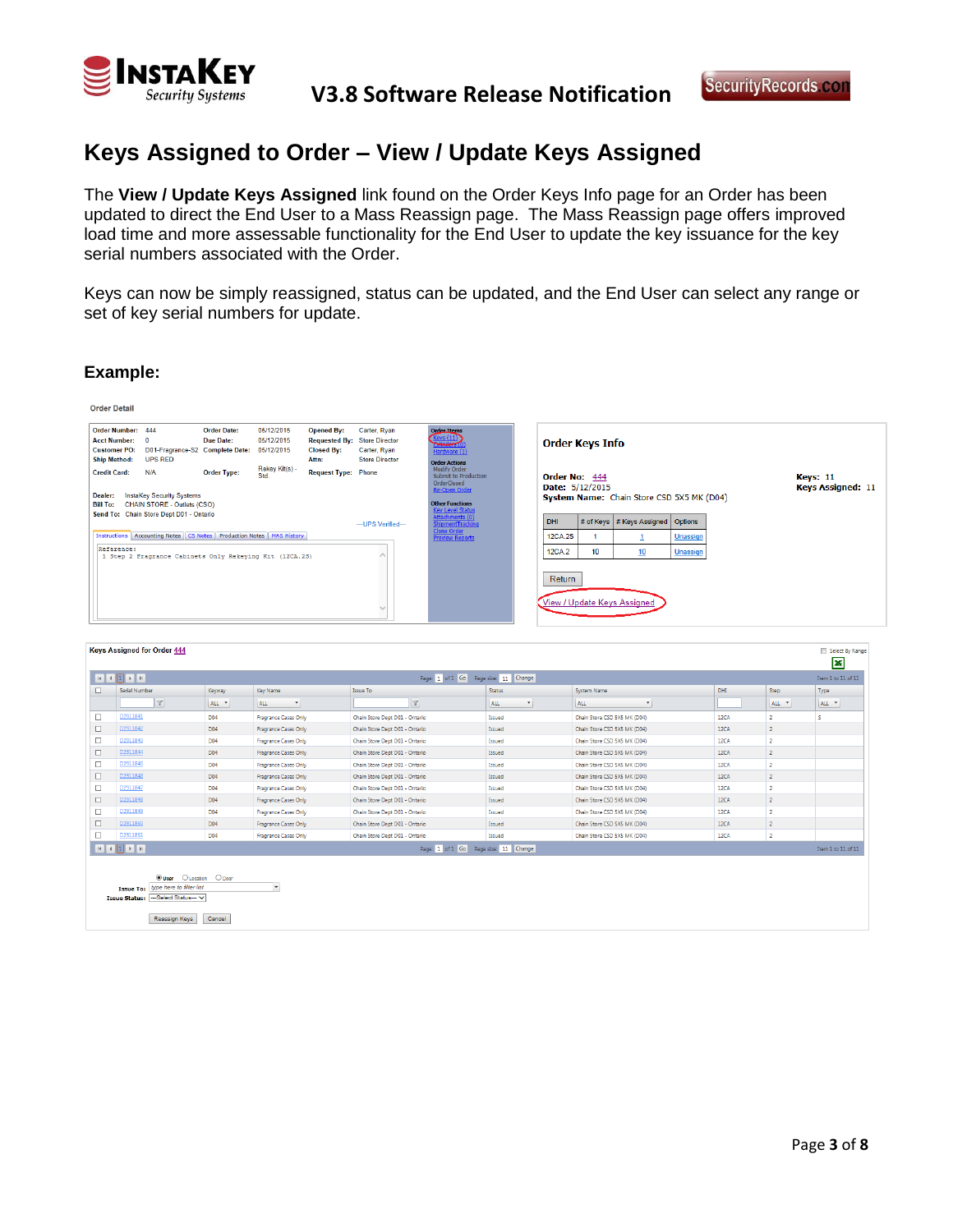

## **Location Detail – Close Location Routine**

A **Close Location** link has been added to the Location Detail page, so the End User is able to easily update records to account for a closed location. When the Close Location link is selected, it will immediately prompt the End User to confirm continuing with the deactivation of all cylinders and keys associated with entry points reporting to the location. Please note that the Entry Points are then deleted and the Location record is reassigned to the "InstaKey Security Systems" parent record and marked as closed. Before completing the Close Location process, the End User should confirm closure and full deactivation with their client.

If you have questions about the Close Location link or the processes specific to your account or database, please contact Client Services for assistance.



| <b>Location Name:</b><br><b>HeadQuarters:</b><br><b>Location Status:</b> | CHAIN STORE 0024 - Wellesley MA<br><b>InstaKey Security Systems</b><br>Closed | <b>Location Actions</b><br><b>Modify Location</b><br><b>Service Request</b>                                      |
|--------------------------------------------------------------------------|-------------------------------------------------------------------------------|------------------------------------------------------------------------------------------------------------------|
| lvl:<br><b>Customer Identifier:</b>                                      | 3<br>0024                                                                     | <b>Reports</b><br><b>Cylinder / Key Report</b><br><b>Location Summary</b>                                        |
| <b>System Name:</b><br><b>Accounting Number:</b>                         | Chain Store Stores SKD (FJ,FK)<br>N/A                                         | <b>Other Functions</b><br><b>Add Door</b><br><b>Add Location</b><br><b>Attachments (0)</b><br><b>Key Receipt</b> |
| Record Updated!                                                          | Address   Contact   Notes   Options   Keys: 8 (0 Active)   Doors: 0           | <b>Location Hierarchy</b><br><b>Close Location</b>                                                               |
| Address1:                                                                | <b>73 Central Street</b>                                                      |                                                                                                                  |
| Address <sub>2</sub> :<br>City:                                          | Wellesley                                                                     |                                                                                                                  |
| State:                                                                   | MA                                                                            |                                                                                                                  |
| Zip:                                                                     | 02482                                                                         |                                                                                                                  |
| <b>Country:</b>                                                          | <b>US</b>                                                                     |                                                                                                                  |
| <b>Valid Address:</b>                                                    | Yes                                                                           |                                                                                                                  |
| <b>Residential:</b>                                                      | No                                                                            |                                                                                                                  |
|                                                                          |                                                                               |                                                                                                                  |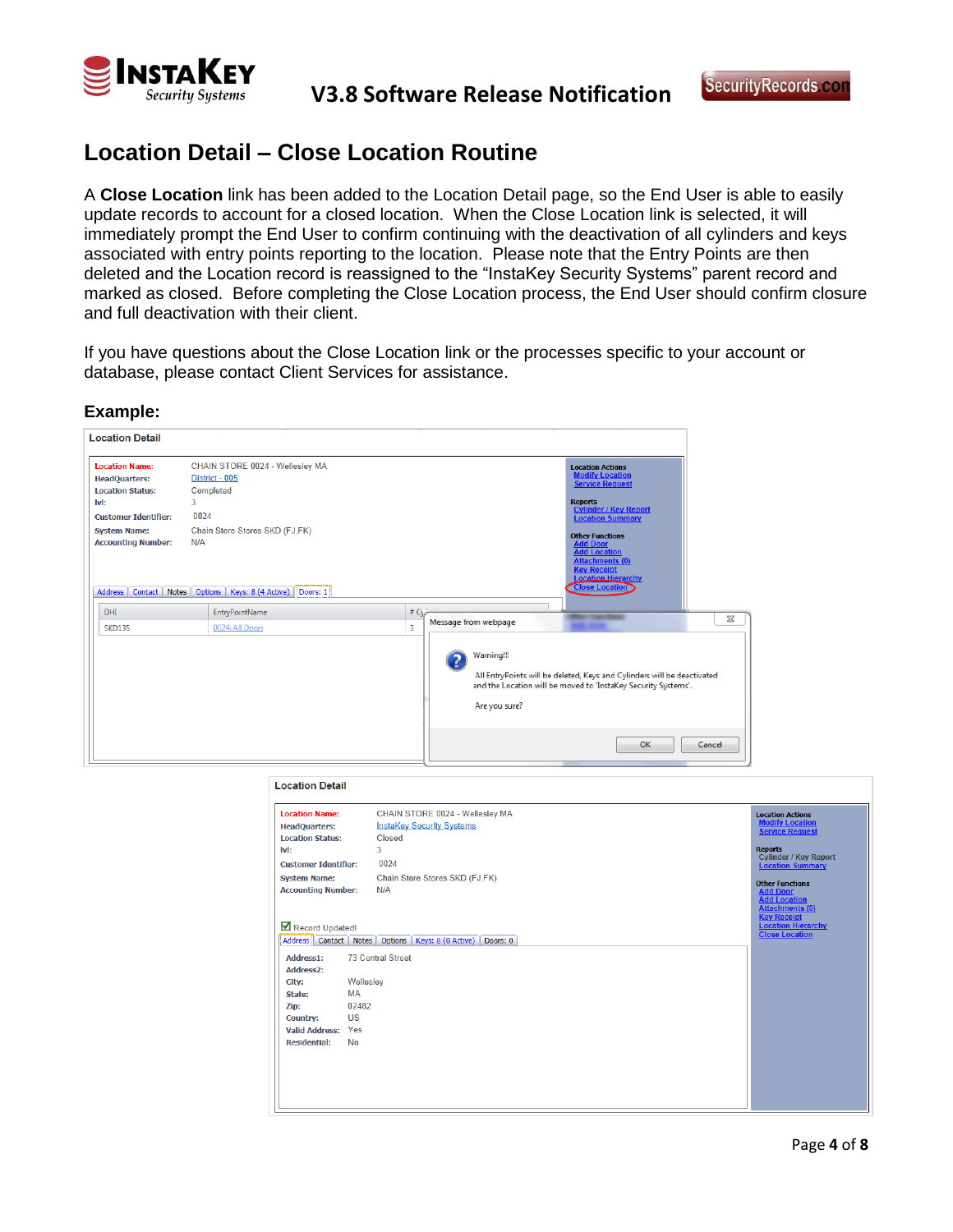

# **Add Door - Duplicate Door Prompt Notification**

A **Duplicate Door Prompt Notification** has been added to the Add Door page. This feature notifies the End User that there is already a matching Door Name existing in the database. It will also provide a link to the existing Door Name for the End User to review and determine if the entry point they are adding is a duplicate. If it is not a duplicate, it is recommended that it should be added with a differentiating name.

| <b>Add Door</b>                                                       |                                                |                 |
|-----------------------------------------------------------------------|------------------------------------------------|-----------------|
|                                                                       |                                                |                 |
| Instructions:                                                         | Add up to 20 doors to the selected location.   |                 |
|                                                                       |                                                |                 |
|                                                                       | Selected Location: CHAIN STORE 0004 - Lakewood |                 |
| Address:                                                              | 12345 Middle Ave                               | Phone:          |
| City:<br>State:                                                       | Lakewood<br>Colorado                           | Phone 2:        |
| Zip:                                                                  | 80226                                          | PrimaryContact: |
| Door Name:<br>J. 0004: Front Door<br>$\overline{2}$<br>3.<br>4.<br>5. | <b>Clear All</b>                               | Continue >      |
| <b>Location Detail</b>                                                |                                                |                 |
| <b>Location Name:</b>                                                 | CHAIN STORE 0004 - Lakewood                    |                 |
| <b>HeadQuarters:</b>                                                  | District - 003                                 |                 |
| <b>Location Status:</b>                                               | Completed                                      |                 |
| lvl:                                                                  | 3                                              |                 |
|                                                                       |                                                |                 |

| <b>Location Status:</b>     | Completed                                                           |             |
|-----------------------------|---------------------------------------------------------------------|-------------|
| $ v $ :                     | 3                                                                   |             |
| <b>Customer Identifier:</b> | 0004                                                                |             |
| <b>System Name:</b>         | Chain Store Stores SKD (FJ,FK)                                      |             |
| <b>Accounting Number:</b>   | N/A                                                                 |             |
|                             |                                                                     |             |
|                             | Address   Contact   Notes   Options   Keys: 0 (0 Active)   Doors: 3 |             |
| <b>DHI</b>                  | <b>EntryPointName</b>                                               | # Cylinders |
| <b>SKD174</b>               | 0004: Front Door                                                    | 1           |
| <b>SKD174</b>               | 0004: Back Door                                                     | ÷           |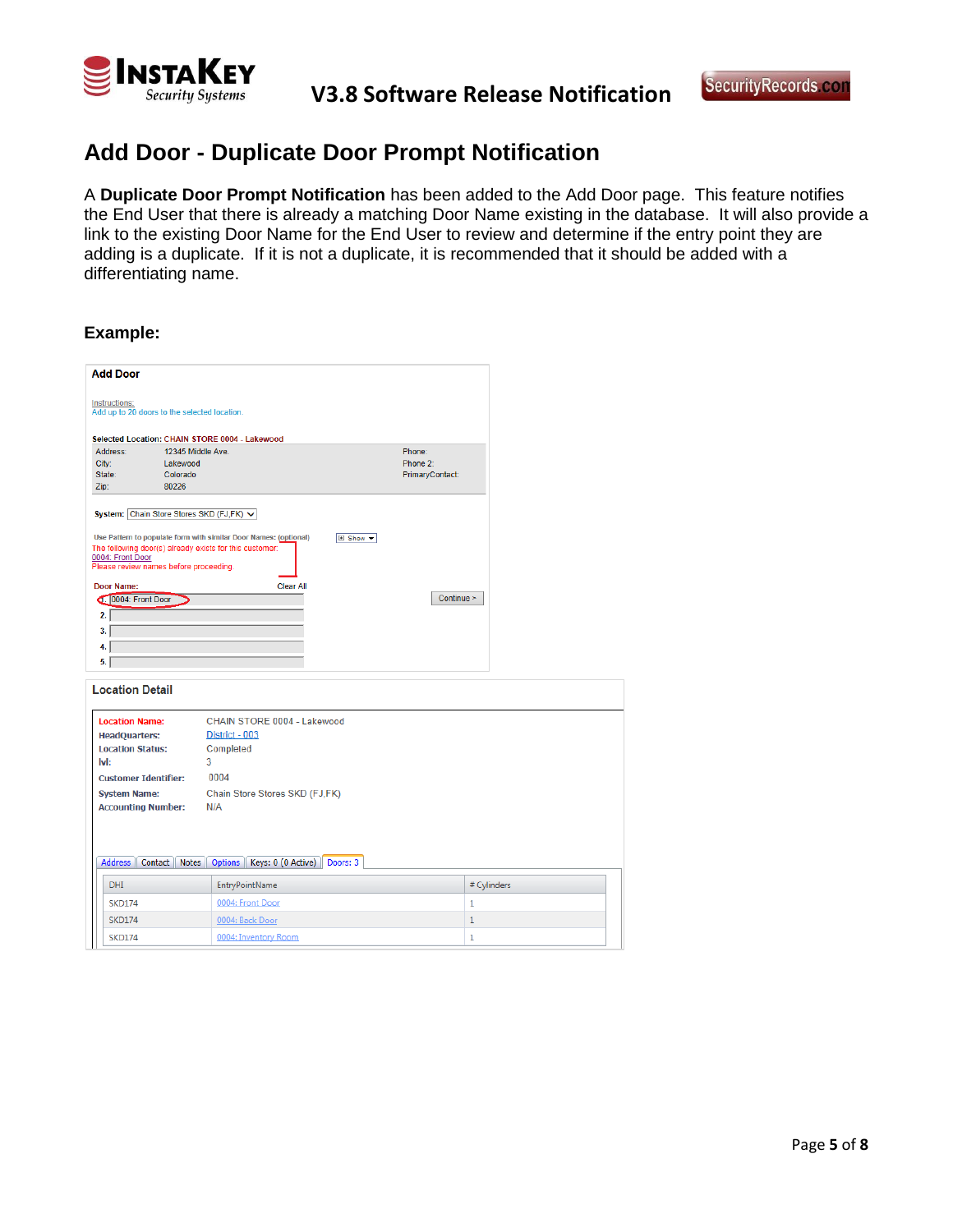

## **Order Cylinder Detail – Modify DHI Prompt Box**

An additional **Modify DHI Prompt Box** feature has been added to the Modify DHI / Select Cylinder DHI page when making cylinder changes to an order. This new link allows the End User to quickly update the DHI of a cylinder and also the DHI of the associated operating keys on the Order. When the check box is selected, any changes made to the DHI of the cylinder will also be made to the matching DHI keys.

| <b>Order Detail</b>                                      |                                                                                                                                                |                                                          |                          |                                        |                                                            |                                                                                                                                                |
|----------------------------------------------------------|------------------------------------------------------------------------------------------------------------------------------------------------|----------------------------------------------------------|--------------------------|----------------------------------------|------------------------------------------------------------|------------------------------------------------------------------------------------------------------------------------------------------------|
| Order Number: 434<br><b>Acct Number:</b><br>Customer PO: | 012915-01                                                                                                                                      | <b>Order Date:</b><br>Due Date:<br><b>Complete Date:</b> | 01/29/2015<br>02/02/2015 | <b>Opened By:</b><br><b>Closed By:</b> | Larson, Jesse<br><b>Requested By: Corporate Management</b> | <b>Order Ttems</b><br>Kevs(13)<br>$C$ vlinders $(5)$<br>Haroware (1)                                                                           |
| <b>Ship Method:</b><br><b>Credit Card:</b>               | <b>UPS GROUND</b><br>N/A                                                                                                                       | <b>Order Type:</b>                                       | New Constr.              | Attn:<br><b>Request Type: Email</b>    | <b>Store Manager</b>                                       | <b>Order Actions</b><br><b>Modify Order</b><br><b>Submit to Production</b><br><b>Close Order</b>                                               |
| Dealer:<br><b>Instructions</b>                           | <b>InstaKey Security Systems</b><br>Bill To: CHAIN STORE - Outlets (CSO)<br>Send To: CHAIN STORE 0001 - New Haven<br>Accounting Notes CS Notes | <b>Production Notes</b>                                  |                          |                                        | --- Address Verified---                                    | <b>Other Functions</b><br><b>Key Level Status</b><br><b>Bulk Order Kevs</b><br>Attachments (0)<br><b>Clone Order</b><br><b>Preview Reports</b> |
| InstaKey Instructions:                                   | - Control Key Instructions<br>- Mortise Cylinder Installation Instructions                                                                     |                                                          |                          |                                        | ∧                                                          |                                                                                                                                                |
| Included Reports:<br>- Key Serials Report                | - DHI Hierarchy by Cylinders<br>- DHI Hierarchy by Location                                                                                    |                                                          |                          |                                        |                                                            |                                                                                                                                                |
|                                                          | Contact InstaKev Security Systems with any questions or concerns - 800-                                                                        |                                                          |                          |                                        |                                                            |                                                                                                                                                |

| <b>Order Cylinder Info</b> |                 |                                            |
|----------------------------|-----------------|--------------------------------------------|
|                            |                 |                                            |
| #Cvlinders                 | Location        | <b>Modify DHI</b>                          |
|                            | 0001: All Doors | Modify DHI                                 |
|                            |                 | System Name Chain Store Stores SKD (FJ,FK) |

| <b>Select Cylinder DHI</b>                                            | <b>Order Keys Info</b>                              |   |                                             |               |                                            |
|-----------------------------------------------------------------------|-----------------------------------------------------|---|---------------------------------------------|---------------|--------------------------------------------|
| Door:<br>0001: All Doors                                              |                                                     |   |                                             |               |                                            |
| <b>Current DHI:</b><br><b>SKD180</b>                                  | Order No: 434<br>Date: 1/29/2015                    |   | System Name: Chain Store Stores SKD (FJ,FK) |               | <b>Keys: 13</b><br><b>Keys Assigned: 0</b> |
| System:<br>$\overline{\phantom{a}}$                                   | DHI.                                                |   | # of Keys # Keys Assigned                   | Options       |                                            |
| Chain Store Stores SKD (FJ,FK)                                        | <b>SKD181.1C</b>                                    |   | 0                                           | <b>Modify</b> |                                            |
| DHI:                                                                  | <b>SKD181.1</b>                                     | 5 | 0                                           | Modify        |                                            |
| $\overline{\mathbf{v}}$<br>Select First Unused DHI<br>SKD181 - 0 - FJ | SKD181.2C                                           |   | 0                                           | <b>Modify</b> |                                            |
| Part ID:                                                              | <b>SKD181.2S</b>                                    | 1 | $\mathbf 0$                                 | Modify        |                                            |
| IKSF-J-R7-626-A -- 7-Pin J SFIC 626 Pinned to Custc ▼                 | <b>SKD181.2</b>                                     | 5 | 0                                           | Modify        |                                            |
| Update 13 SKD180 Key(s) on this order?<br><b>Modify DHI</b><br>Cancel | New Key Entry<br><b>View / Update Keys Assigned</b> |   | <b>Assign Serial Numbers</b>                |               | Return                                     |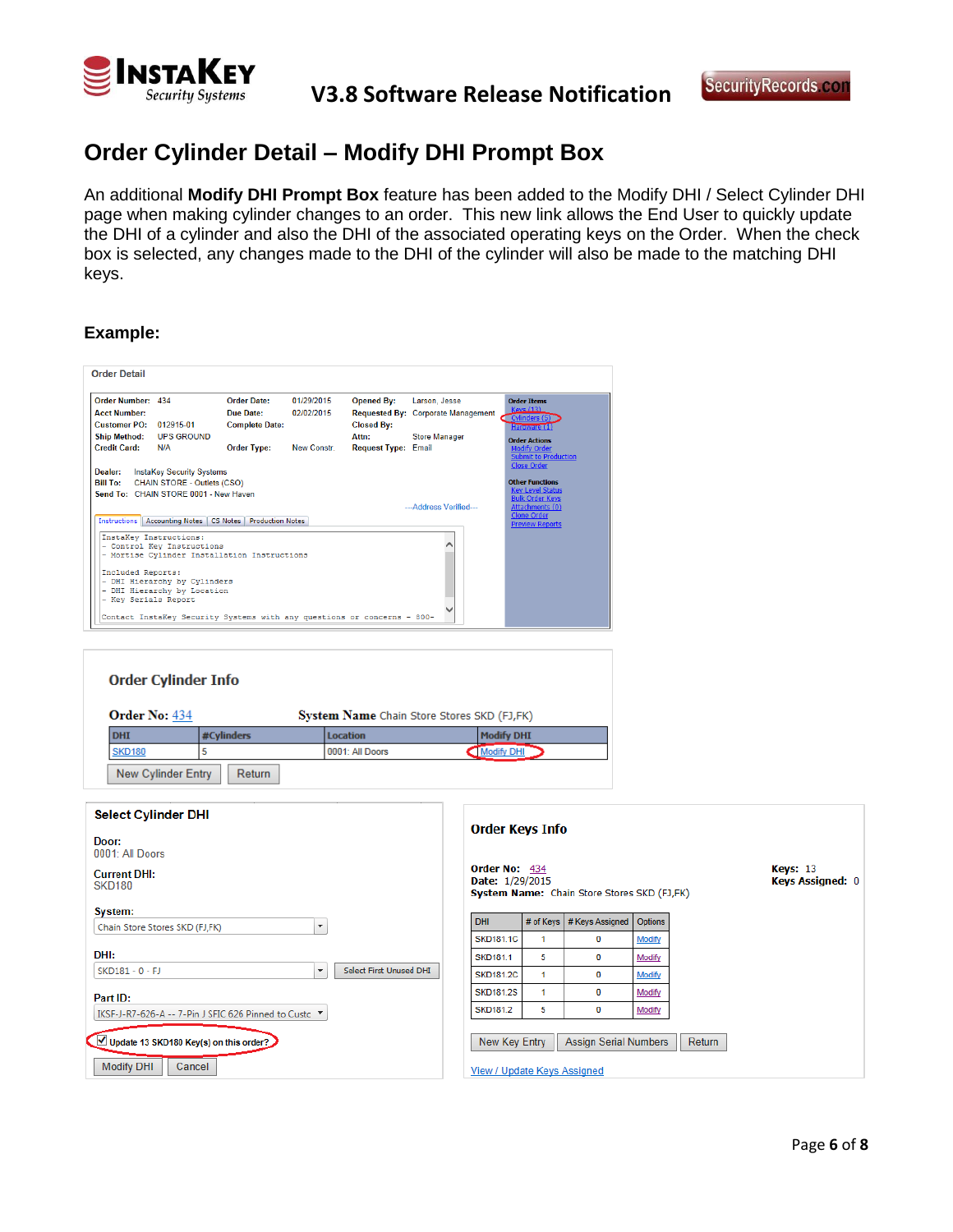

## **Order Detail – Customer Service Notes – Required Field**

The Order Detail screen's **Customer Service Notes** section is now a required and mandatory field for all Orders during processing. The Customer Service Notes is a reference field for specific Order documentation. This can include email notes, verbal discussions, or future internal reference materials for need, approval, etc. An End User must enter some information into this field to proceed. By using this field for documentation, it allows all End-Users to review why the materials were requested/produced.

This field will not be printed on any paperwork and is only required for future digital reference.

| Order Number: 434<br>Order Date:<br>01/29/2015                                                                                                                                                                                                                                                                                                                                   | Due Date:<br>2/2/2015<br>囲                                                                                                                                                                                                                                                                                                                                                                                                                                                                                                                                                                                                                                                                                                                                      |
|----------------------------------------------------------------------------------------------------------------------------------------------------------------------------------------------------------------------------------------------------------------------------------------------------------------------------------------------------------------------------------|-----------------------------------------------------------------------------------------------------------------------------------------------------------------------------------------------------------------------------------------------------------------------------------------------------------------------------------------------------------------------------------------------------------------------------------------------------------------------------------------------------------------------------------------------------------------------------------------------------------------------------------------------------------------------------------------------------------------------------------------------------------------|
| Customer PO:<br>012915-01<br>Attention:                                                                                                                                                                                                                                                                                                                                          | <b>Store Manager</b>                                                                                                                                                                                                                                                                                                                                                                                                                                                                                                                                                                                                                                                                                                                                            |
| Requested By:<br><b>Corporate Management</b>                                                                                                                                                                                                                                                                                                                                     |                                                                                                                                                                                                                                                                                                                                                                                                                                                                                                                                                                                                                                                                                                                                                                 |
| Order Type:<br>▼<br>New Constr.                                                                                                                                                                                                                                                                                                                                                  | Request Type: Email<br>$\overline{\mathbf v}$                                                                                                                                                                                                                                                                                                                                                                                                                                                                                                                                                                                                                                                                                                                   |
| Bill To:<br>CHAIN STORE - Outlets (CSO)<br>$\overline{\phantom{a}}$                                                                                                                                                                                                                                                                                                              | Ship To:<br>CHAIN STORE 0001 - New Haven<br>$\overline{\phantom{a}}$                                                                                                                                                                                                                                                                                                                                                                                                                                                                                                                                                                                                                                                                                            |
| Shipping Method: UPS GROUND<br>×                                                                                                                                                                                                                                                                                                                                                 | Credit Card:<br>$-New-$<br>Add / Edit                                                                                                                                                                                                                                                                                                                                                                                                                                                                                                                                                                                                                                                                                                                           |
| No Charge Order<br>Waive Expedite Fee<br>$\Box$ No Charge Shipping                                                                                                                                                                                                                                                                                                               |                                                                                                                                                                                                                                                                                                                                                                                                                                                                                                                                                                                                                                                                                                                                                                 |
|                                                                                                                                                                                                                                                                                                                                                                                  | 23<br>Message from webpage                                                                                                                                                                                                                                                                                                                                                                                                                                                                                                                                                                                                                                                                                                                                      |
| <b>Instructions</b>   Accounting Notes   Customer Service Notes   Produ                                                                                                                                                                                                                                                                                                          | This customer requires Customer Service Notes not be blank                                                                                                                                                                                                                                                                                                                                                                                                                                                                                                                                                                                                                                                                                                      |
|                                                                                                                                                                                                                                                                                                                                                                                  | ок                                                                                                                                                                                                                                                                                                                                                                                                                                                                                                                                                                                                                                                                                                                                                              |
| Update<br>Delete<br>Cancel                                                                                                                                                                                                                                                                                                                                                       |                                                                                                                                                                                                                                                                                                                                                                                                                                                                                                                                                                                                                                                                                                                                                                 |
| Order Date: 01/29/2015 09:58:11 AM<br><b>Order Description</b><br>Submitted:                                                                                                                                                                                                                                                                                                     | <b>Order Detail</b>                                                                                                                                                                                                                                                                                                                                                                                                                                                                                                                                                                                                                                                                                                                                             |
| Printed:<br><b>Bill To:</b><br><b>Ship To:</b><br>CHAIN STORE 0001 - New Haven<br>PO: 012915-01<br>CHAIN STORE - Outlets (CSO)<br>Attention: Store Manager<br>1825 S. Platte River Drive<br>968 Chapel Street<br>New Haven, CT 06410<br>Denver, CO 80221<br>Phone: 720-719-8811<br><b>Customer: Demo - Chain Store</b><br>System: Chain Store Stores SKD (FJ,FK)                 | Order Number: 434<br><b>Order Date:</b><br>01/29/2015<br><b>Opened By:</b><br>Larson, Jesse<br>Order Items<br><b>Acct Number:</b><br><b>Due Date:</b><br>12/31/2016<br>Requested By: Corporate Management<br>012915-01<br><b>Customer PO:</b><br><b>Complete Date:</b><br><b>Closed By:</b><br>rdware (1)<br><b>UPS GROUND</b><br><b>Ship Method:</b><br>Attn:<br><b>Store Manager</b><br><b>Order Actions</b><br><b>Request Type: Email</b><br><b>Credit Card:</b><br><b>N/A</b><br><b>Order Type:</b><br>New Constr.<br>lose Order<br>Dealer: InstaKey Security Systems<br>Bill To: CHAIN STORE - Outlets (CSO)<br><b>Other Functions</b><br>Send To: CHAIN STORE 0001 - New Haven<br><u>: Lever Stati</u><br>< Order Kev<br>--- Address Verified---<br>ts (0 |
| <b>Accounting Notes:</b><br><b>Order: 434</b><br><b>Acct Number:</b><br>Ship Method: UPS GROUND                                                                                                                                                                                                                                                                                  | Instructions   Accounting Note   CS Notes   Production Notes<br><b>Preview Reports</b><br>Notes for Testing                                                                                                                                                                                                                                                                                                                                                                                                                                                                                                                                                                                                                                                     |
| Customer Service Notes: Opened By: Larson, Jesse<br><b>Production Notes:</b><br>Due Date: 12/31/2016                                                                                                                                                                                                                                                                             |                                                                                                                                                                                                                                                                                                                                                                                                                                                                                                                                                                                                                                                                                                                                                                 |
| Ship Method: UPS GROUND                                                                                                                                                                                                                                                                                                                                                          |                                                                                                                                                                                                                                                                                                                                                                                                                                                                                                                                                                                                                                                                                                                                                                 |
| <b>Items List:</b>                                                                                                                                                                                                                                                                                                                                                               |                                                                                                                                                                                                                                                                                                                                                                                                                                                                                                                                                                                                                                                                                                                                                                 |
| <b>Units</b><br><b>Part Description</b><br><b>Part Number</b><br>$\mathbf{1}$<br><b>IKSF-CTCHG-J</b><br>Cut J Change Key to Customer Specs<br>12<br>Cut J Operating Key to Customer Specs<br><b>IKSF-CTSTD-J</b><br>5<br><b>IKSF-J-R7-626-A</b><br>7-Pin J SFIC 626 Pinned to Customer Specs<br>1<br><b>IK-MPF-DG</b><br>Rekeying Kit Mailer Package w/ Dry Graphite (1.5 Grams) |                                                                                                                                                                                                                                                                                                                                                                                                                                                                                                                                                                                                                                                                                                                                                                 |